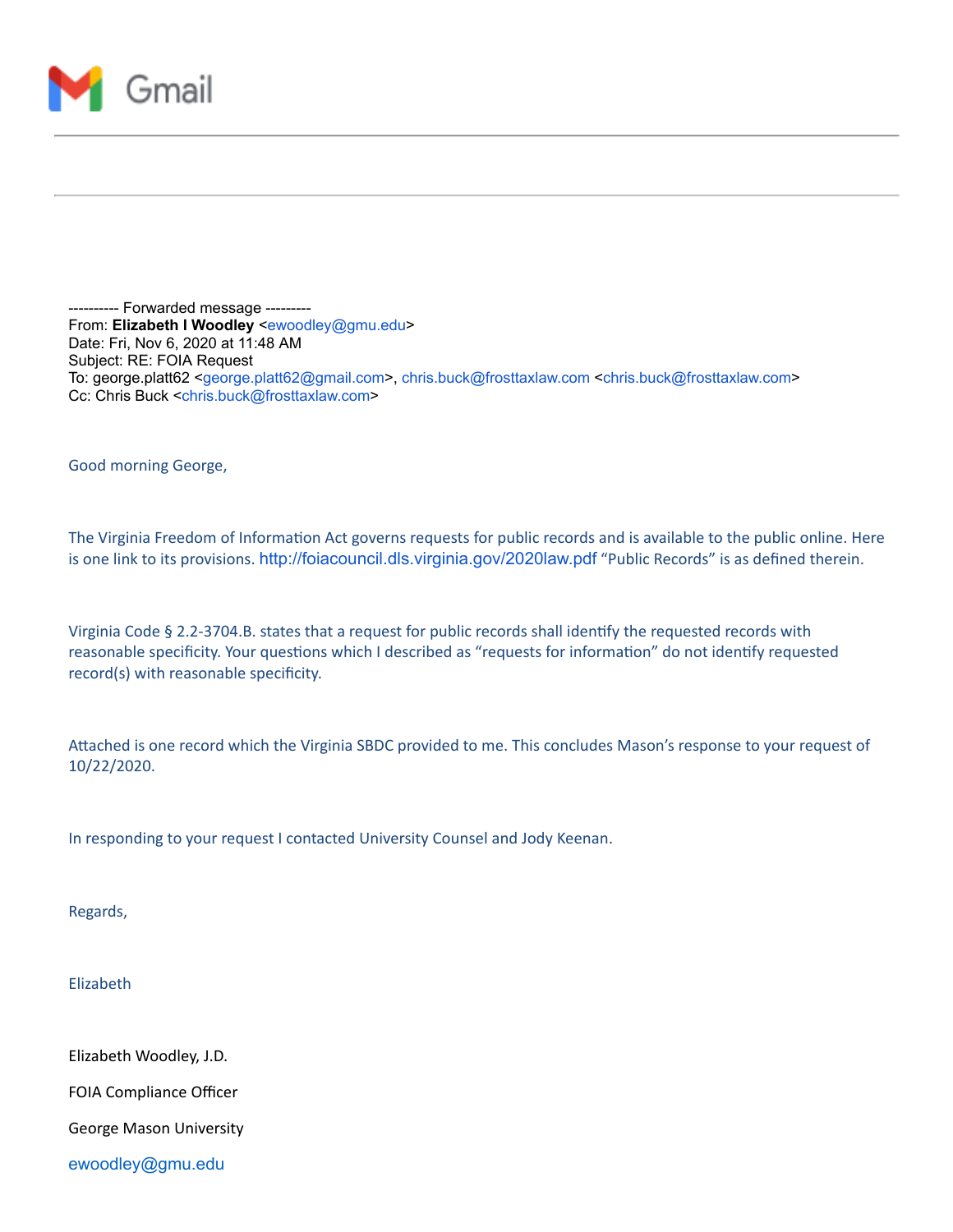**From:** george.platt62 <[george.platt62@gmail.com](mailto:george.platt62@gmail.com)> **Sent:** Thursday, November 5, 2020 11:43 PM **To:** Elizabeth I Woodley <[ewoodley@gmu.edu](mailto:ewoodley@gmu.edu)>; [george.platt62@gmail.com](mailto:george.platt62@gmail.com); [chris.buck@frosttaxlaw.com](mailto:chris.buck@frosttaxlaw.com) **Cc:** Chris Buck <[chris.buck@frosttaxlaw.com](mailto:chris.buck@frosttaxlaw.com)> **Subject:** RE: FOIA Request

Hi Elizabeth,

I apologize for any confusion in the manner I've made my request. After reading the plain language of the Virginia Freedom of Information Act as well as the Public Records Act I was under the impression that the compliance officer must take a liberal view of the language and scope of my request and would be required to comply and act as the point of contact should you be unable to locate the information and or records.

As my request is for information and/or records and you insist upon parsing definitions between those two words could you please provide me with the record of the definitions of those 2 words (information/records) you follow for the purposes of FOIA and the Public Records Act? In most of society information committed to either a transitory or non transitory medium is considered a record. Once I receive the definitions of record that you operate under I will amend my request.

Also, you stated in your reply "we" are working on my request and that you had also contacted Mason staff. Could you please let me know the record of who in your staff is working on it and more importantly the communication record on with whom your office been in contact with at Mason regarding my request? At this point I am not seeking the actual record of communications (although please preserve) just the record of personnel and job titles.

I understand that you are busy so I will continue to be patient.

Thank you for all your help!

Sent from my Galaxy Tab A

-------- Original message --------

From: Elizabeth I Woodley [<ewoodley@gmu.edu>](mailto:ewoodley@gmu.edu)

Date: 11/5/20 10:23 AM (GMT-05:00)

To: George Platt <[george.platt62@gmail.com>](mailto:george.platt62@gmail.com)

Cc: Chris Buck <[chris.buck@frosttaxlaw.com](mailto:chris.buck@frosttaxlaw.com)>

Subject: RE: FOIA Request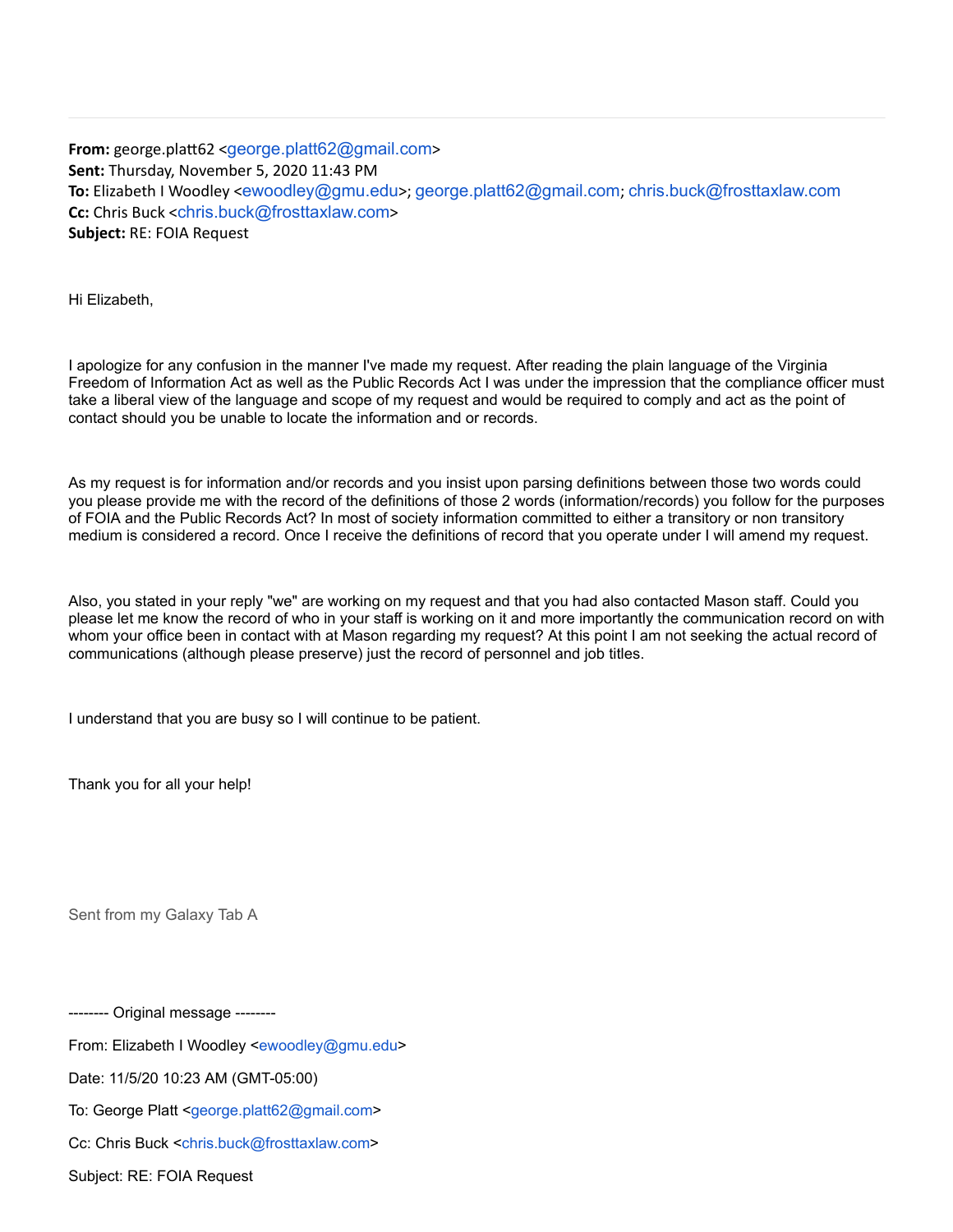Good morning,

Please accept my apologies for our delayed response, we are working on your request but needed to take additional time to respond, pursuant to § 2.2-3704(B)(4) of the Virginia Code. This is due to the large volume of FOIA requests Mason is responding to at the moment. Below are responses to each of your requests.

- 1. **Writings, guidelines, financial arrangements and any other materials regarding VASBDC, MEC-GMU, GMU staff entering into financial and contractual agreements with MEC clients.** I have contacted Mason staff to determine whether we are in possession of any records in response to this request. I will send you a response on this as soon as we are able.
- 2. **Under what conditions are MEC -GMU professors permitted to operate personal LLC'S And conduct that business on GMU campuses during business hours?** This is not a records request but an information request. Therefore, I am not the correct person to respond to this query; you may direct requests for information rather than records to the MEC or to Mason offices directly.
- 3. **How much taxpayer money is devoted to furthering GMU staff personal commercial pursuits on campus as opposed to the stated mission statement of the VASBDC GMU-MEC?** This is not a records request but an information request.
- 4. **How many GMU staff are running personnel LLC'S out of GMU Campuses?** This is not a records request but an information request.
- 5. **Please include all regulations pertaining to the same.** Related Mason Policies would include Mason's Conflict of Interest Policy, Faculty Handbook, Outside Employment Policy, and Responsible Use of Computing Policy, all available online.
- 6. **Additionally, Dr. Scott Martin as a state employee is required to provide written disclosure of his paid work carried out on GMU property and using GMU resources(notwithstanding under personal LLC'S), I request copies of those records as well.** Outside Employment disclosures and related records in Mason's possession are personnel records which are exempt from FOIA under Virginia Code § 2.2-3705.1 (1). Therefore, Mason will not respond to this portion of your request.

Regards,

Elizabeth

Elizabeth Woodley, J.D.

FOIA Compliance Officer

George Mason University

[ewoodley@gmu.edu](mailto:ewoodley@gmu.edu)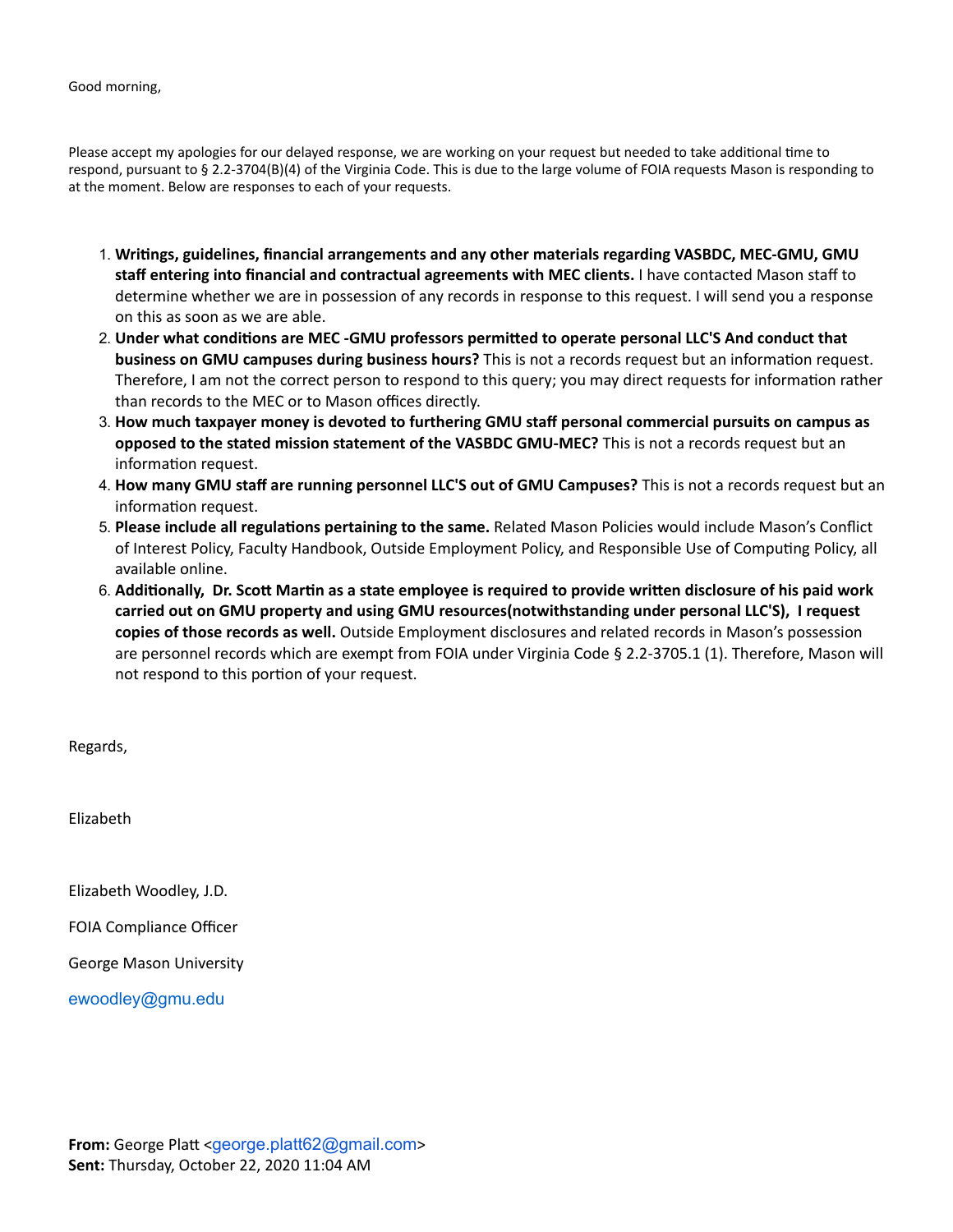**To:** Elizabeth I Woodley <[ewoodley@gmu.edu](mailto:ewoodley@gmu.edu)> **Cc:** Chris Buck <[chris.buck@frosttaxlaw.com](mailto:chris.buck@frosttaxlaw.com)> **Subject:** Re: FOIA Request

Thank you for your prompt reply.

George Platt

[12107 Polo Drive apt #132](https://www.google.com/maps/search/12107+Polo+Drive+apt+%23132+%0D%0A+%0D%0A+%0D%0A+Fairfax,+Va+22033?entry=gmail&source=g)

[Fairfax, Va 22033](https://www.google.com/maps/search/12107+Polo+Drive+apt+%23132+%0D%0A+%0D%0A+%0D%0A+Fairfax,+Va+22033?entry=gmail&source=g)

On Thu, Oct 22, 2020, 11:03 AM Elizabeth I Woodley [<ewoodley@gmu.edu](mailto:ewoodley@gmu.edu) wrote:

Good morning,

George Mason University has received your FOIA request of 10/22/2020. Pursuant to Virginia's FOIA statute, Virginia Code §2.2-3704 (A), George Mason University requires requesters to provide their full name and legal address. Please send me your legal address so that I may continue to process your request.

Regards,

Elizabeth Woodley, J.D.

FOIA Compliance Officer

George Mason University

[ewoodley@gmu.edu](mailto:ewoodley@gmu.edu)

**From:** George Platt <[george.platt62@gmail.com](mailto:george.platt62@gmail.com)> **Sent:** Thursday, October 22, 2020 10:53 AM To: Elizabeth I Woodley <[ewoodley@gmu.edu](mailto:ewoodley@gmu.edu)> **Subject:** Fwd: FOIA Request

## FOIA Request

Please acknowledge receipt of this email replying to [george.platt62@gmail.com](mailto:george.platt62@gmail.com) and [chris.buck@frosttaxlaw.com](mailto:chris.buck@frosttaxlaw.com).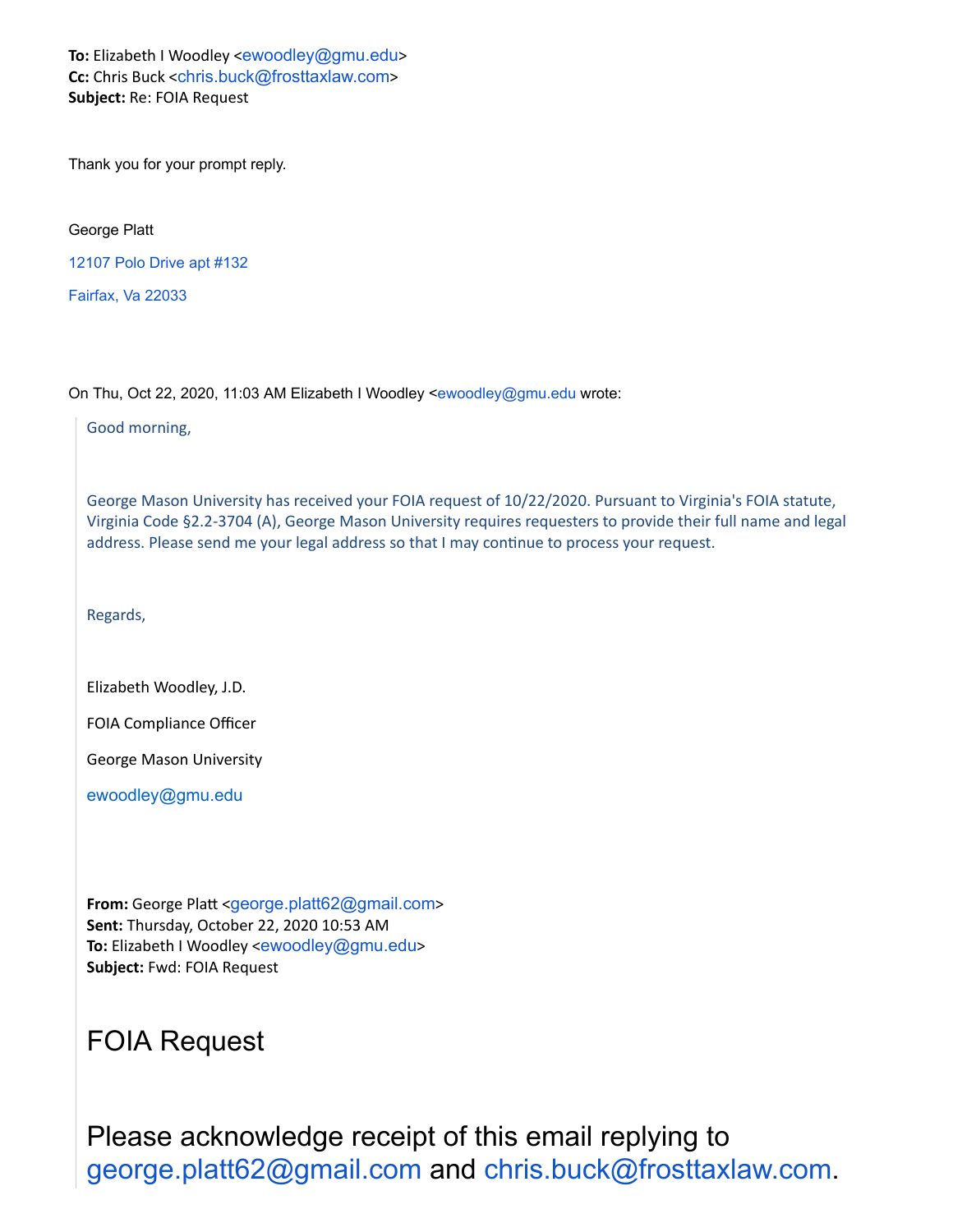## Please let me know if you have any questions regarding the requested materials.

Thank you.

---------- Forwarded message --------- From: **George Platt** [<george.platt62@gmail.com>](mailto:george.platt62@gmail.com) Date: Wed, Oct 21, 2020 at 5:13 PM Subject: FOIA Request To: [<FOIA@governor.virgini.gov>](mailto:FOIA@governor.virgini.gov), Chris Buck <[chris.buck@frosttaxlaw.com>](mailto:chris.buck@frosttaxlaw.com) Cc: [<lva.virginia.gov/foia.htm@gmail.com](http://lva.virginia.gov/foia.htm@gmail.com)>

Dear Sir,

I request documents relating to the VASBDC, MEC-GMU partnership. I am currently an MEC client and have questions regarding the propriety of the situation I'm in. I have already sought assistance directly from Dr. Keenan (Executive Director VASBDC). Additionally, my attorney sought what I thought to be public information through those entities and was denied as well, we are contemplating litigation.

Upon becoming an MEC client I was directed by the VASBDC and MEC to Dr. Scott Martin (GMU) and entered into a paid contract with him for assistance. That work and meetings with Governmental workers were held on GMU campuses. Subsequent work is in dispute due to misrepresentations made to me by Dr. Martin.

The documents I seek are the writings, guidelines, financial arrangements and any other materials regarding VASBDC, MEC-GMU, GMU staff entering into financial and contractual agreements with MEC clients. Under what conditions are MEC -GMU professors permitted to operate personal LLC'S And conduct that business on GMU campuses during business hours? How much taxpayer money is devoted to furthering GMU staff personal commercial pursuits on campus as opposed to the stated mission statement of the VASBDC GMU-MEC? How many GMU staff are running personnel LLC'S out of GMU Campuses? Please include all regulations pertaining to the same. Additionally, Dr. Scott Martin as a state employee is required to provide written disclosure of his paid work carried out on GMU property and using GMU resources(notwithstanding under personal LLC'S), I request copies of those records as well.

Please email to

[george.platt62@gmail.com](mailto:george.platt62@gmail.com)

[Chris.buck@frosttaxlaw.com](mailto:Chris.buck@frosttaxlaw.com)

Thank you